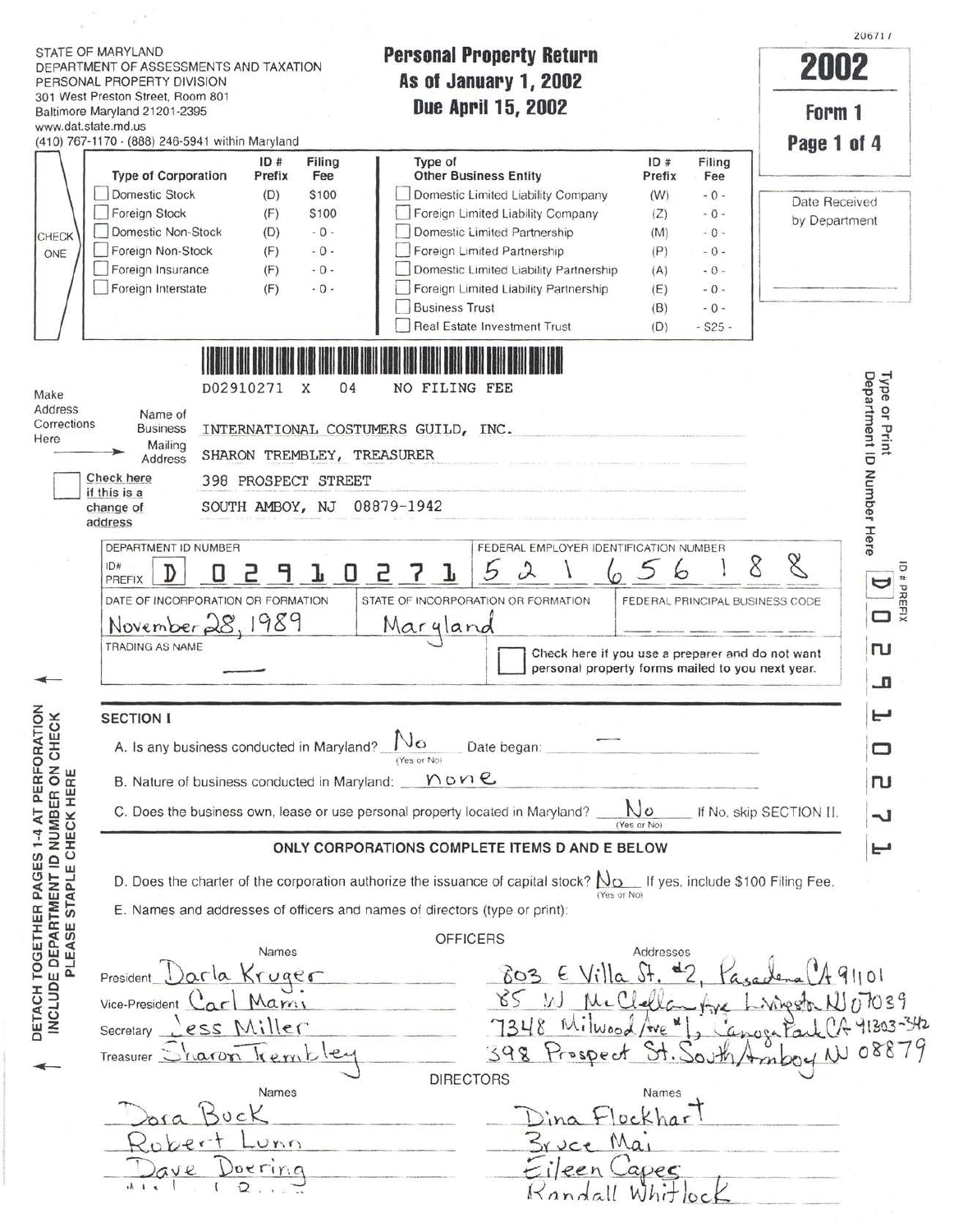## **DUiHllll:l>I> lff1'1blDLC rcnt>UlllffL rnurcn I I LU lift I cu Ill IVlffn I LfflllU**

EACH QUESTION MUST BE ANSWERED-SEE INSTRUCTIONS

ROUND CENTS TO THE NEAREST WHOLE DOLLAR

## SECTION II

A. IMPORTANT: Show exact location of all personal property owned and used in the State of Maryland, including county, town, and street address (P.O. Boxes are not acceptable). This assures proper distribution of assessments. It property is located in two or more jurisdictions, provide breakdown by locations by

| Form *                          |
|---------------------------------|
| continued<br><b>Page 2 of 4</b> |

| at monderning it biobaill in innoning it the at their letterial biotime erromination of innering a<br>completing additional copies of Section II for each location. |             | (County)            |  |
|---------------------------------------------------------------------------------------------------------------------------------------------------------------------|-------------|---------------------|--|
| (Address, Number and Street)                                                                                                                                        | (Zip Code)  |                     |  |
| Check here if this location has changed from the 2001 return<br>Is the property located inside the limits of an incorporated town?                                  | (Yes or No) | (Incorporated Town) |  |

Note: If all of the personal property of this business is located entirely in the following four exempt counties: Frederick, Kent, Queen Anne's, or Talbot, you may be eligible to skip the remainder of Section II. Refer to Specific Instructions, Section II, A for more information.

Furniture, fixtures, tools, machinery and equipment not used for manufacturing or research and development. State the original cost of the property by year of acquisition and category of property as described in the Depreciation Rate Chart on page 4. Include all fully depreciated property and property expensed under IRS rules.

Columns B through G require an explanation of the type of property being reported. Use the lines provided below. If additional space is needed, provide a supplemental schedule. Failure to explain the type of property will result in the property being treated as Category A property (see instructions for example). Refer to the 2002 Depreciation Rate Chart on page 4 for computer equipment rates for categories B and D.

|                |   |   | ORIGINAL COST BY YEAR OF ACQUISITION |                                                |                          |   |                   |
|----------------|---|---|--------------------------------------|------------------------------------------------|--------------------------|---|-------------------|
|                | Α | в |                                      | <b>SPECIAL DEPRECIATION RATES (SEE PAGE 4)</b> |                          | G | <b>TOTAL COST</b> |
| 2001           |   |   |                                      |                                                |                          |   |                   |
| 2000           |   |   |                                      |                                                |                          |   |                   |
| 1999           |   |   |                                      |                                                |                          |   |                   |
| 1998           |   |   |                                      |                                                |                          |   |                   |
| 1997           |   |   |                                      |                                                |                          |   |                   |
| 1996           |   |   |                                      |                                                |                          |   |                   |
| 1995           |   |   |                                      |                                                |                          |   |                   |
| 1994 and prior |   |   |                                      |                                                |                          |   |                   |
|                |   |   |                                      |                                                | TOTAL COST COLUMNS A-G → |   |                   |

DESCRIBE **B** through **G** PROPERTY HERE:

Commercial Inventory. Furnish an average of 12 monthly inventory values taken in Maryland during 2001 at cost or market value of merchandise and stock in trade. Include products manufactured by the business and held for retail sale and inventory held on consignment. (Do not include raw materials or supplies used in manufacturing.) Note: LIFO prohibited in computing inventory value.

| Average Commercial Inventory | Furnish from the latest Maryland Income Tax return: |           |  |
|------------------------------|-----------------------------------------------------|-----------|--|
|                              | Opening Inventory - date                            | amount \$ |  |
|                              | Closing Inventory - date                            | amount S  |  |

Note: Businesses that need a Trader's License must report commercial inventory here.

Supplies. Furnish the average cost of consumable items not held for sale (e.g., contractor's supplies, office supplies, etc.).

| Average Cost |  |
|--------------|--|
|              |  |

Manufacturing/Research and Development (R&D) Inventory. Furnish an average of 12 monthly inventory values taken in Maryland during 2001 at cost or market value of raw materials, supplies, goods in process and finished products used in and resulting from manufacturing/R&D by the business. (Do not include manufactured products held for retail sale.)

| Average Manufacturing/R&D Inventory | Furnish from the latest Maryland Income Tax return: |           |  |
|-------------------------------------|-----------------------------------------------------|-----------|--|
|                                     | Opening Inventory - date                            | amount \$ |  |
|                                     | Closing Inventory - date                            | amount \$ |  |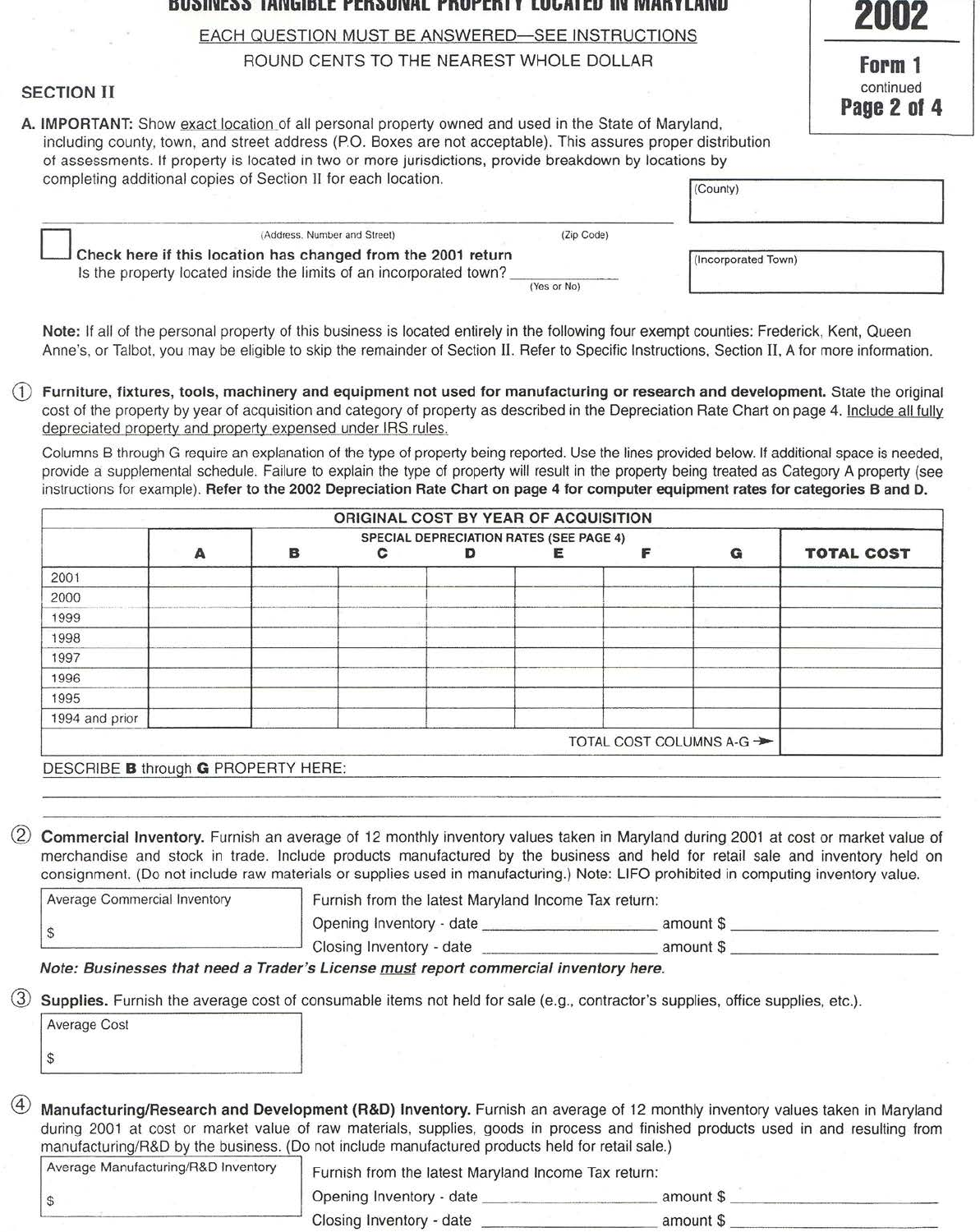| (5) | Tools, machinery and equipment used for manufacturing or research and development: State the original<br>cost of the property by year of acquisition. Include all fully depreciated property and property expensed under IRS                                                                                                                                                                                                                     |                                      |                                                                      |                   |              | 2002                               |
|-----|--------------------------------------------------------------------------------------------------------------------------------------------------------------------------------------------------------------------------------------------------------------------------------------------------------------------------------------------------------------------------------------------------------------------------------------------------|--------------------------------------|----------------------------------------------------------------------|-------------------|--------------|------------------------------------|
|     | rules. If exemption is claimed for the first time, a manufacturing/R&D exemption application must be<br>submitted on or before September 1, 2002 before an exemption can be granted. Contact the Department or<br>visit www.dat.state.md.us for an application.<br>If the property is located in a taxable jurisdiction, a detailed schedule by depreciation category should be included<br>to take advantage of higher depreciation allowances. |                                      |                                                                      |                   |              | Form 1<br>continued<br>Page 3 of 4 |
|     |                                                                                                                                                                                                                                                                                                                                                                                                                                                  | ORIGINAL COST BY YEAR OF ACQUISITION |                                                                      |                   |              |                                    |
|     | 2001                                                                                                                                                                                                                                                                                                                                                                                                                                             | 1997                                 |                                                                      |                   |              |                                    |
|     | 2000                                                                                                                                                                                                                                                                                                                                                                                                                                             | 1996                                 |                                                                      | <b>TOTAL COST</b> | S            |                                    |
|     | 1999                                                                                                                                                                                                                                                                                                                                                                                                                                             | 1995                                 |                                                                      |                   |              |                                    |
|     | 1998                                                                                                                                                                                                                                                                                                                                                                                                                                             | 1994 and prior                       |                                                                      |                   |              |                                    |
| (6) | Vehicles with Interchangeable Registration (dealer, recycler, finance company, special mobile equipment, and transporter<br>plates) and unregistered vehicles should be reported here. See specific instructions.                                                                                                                                                                                                                                |                                      |                                                                      |                   |              |                                    |
|     |                                                                                                                                                                                                                                                                                                                                                                                                                                                  | ORIGINAL COST BY YEAR OF ACQUISITION |                                                                      |                   |              |                                    |
|     | 2001                                                                                                                                                                                                                                                                                                                                                                                                                                             | 1999                                 |                                                                      |                   |              |                                    |
|     | 2000                                                                                                                                                                                                                                                                                                                                                                                                                                             | 1998 and prior                       |                                                                      | <b>TOTAL COST</b> | $\mathbb{S}$ |                                    |
|     |                                                                                                                                                                                                                                                                                                                                                                                                                                                  |                                      |                                                                      |                   |              |                                    |
| (7  | Non-farming livestock \$                                                                                                                                                                                                                                                                                                                                                                                                                         | (Book Value)                         | S<br>(Market Value)                                                  |                   |              |                                    |
| (8) | <b>Other personal property</b> expression of the cost of the cost of the cost of the cost of the cost of the cost of the cost of the cost of the cost of the cost of the cost of the cost of the cost of the cost of the cost of th                                                                                                                                                                                                              |                                      |                                                                      |                   | S            |                                    |
|     | File separate schedule giving a description of property, original cost and the date of acquisition.                                                                                                                                                                                                                                                                                                                                              |                                      |                                                                      |                   |              |                                    |
| (9) | Property owned by others and used or held by the business as lessee or otherwise. . Total Cost                                                                                                                                                                                                                                                                                                                                                   |                                      |                                                                      |                   | S            |                                    |
|     | File separate schedule showing names and addresses of owners, lease number, description of property,<br>installation date and separate cost in each case.                                                                                                                                                                                                                                                                                        |                                      |                                                                      |                   |              |                                    |
|     | <b>SECTION III</b> This Section must be completed.<br>A. Total Gross Sales, or amount of business transacted during 2001 in Maryland: \$<br>If the business has sales in Maryland and does not report any personal property, explain how the business is conducted without<br>personal property. If the business is using the personal property of another business, provide the name and address of that business.                              |                                      |                                                                      | None              |              |                                    |
|     |                                                                                                                                                                                                                                                                                                                                                                                                                                                  |                                      |                                                                      |                   |              |                                    |
|     |                                                                                                                                                                                                                                                                                                                                                                                                                                                  |                                      |                                                                      |                   |              |                                    |
|     | B. If the business operates on a fiscal year, state beginning and ending dates: Calendar $U$ -ear<br>C. If this is the business' first Maryland personal property return, state whether or not it succeeds an established business and                                                                                                                                                                                                           |                                      |                                                                      |                   |              |                                    |
|     | give name:                                                                                                                                                                                                                                                                                                                                                                                                                                       |                                      |                                                                      |                   |              |                                    |
|     | D. Does the business own any fully depreciated and/or expensed personal property located in Maryland? $\Box$ yes                                                                                                                                                                                                                                                                                                                                 |                                      |                                                                      |                   | $\times$ no  |                                    |
|     | If yes, is that property reported on this return? $\Box$ yes $\Box$ no                                                                                                                                                                                                                                                                                                                                                                           |                                      |                                                                      |                   |              |                                    |
|     | E. Does the submitted balance sheet or depreciation schedule reflect personal property located outside of Maryland? $\Box$ yes<br>If yes, reconcile it with this return.<br>F. Has the business disposed of assets or transferred assets in or out of Maryland during 2001? U yes and the ves, complete<br>Form 4C (Disposal and Transfer Reconciliation).                                                                                       |                                      |                                                                      |                   |              | $\times$ no                        |
|     |                                                                                                                                                                                                                                                                                                                                                                                                                                                  |                                      | . PLEASE READ "IMPORTANT REMINDERS" ON PAGE 4 BEFORE SIGNING .       |                   |              |                                    |
|     | I declare under the penalties of perjury, pursuant to Tax-Property Article 1-201 of the Annotated Code of Maryland, that this<br>return, including any accompanying schedules and statements, has been examined by me and to the best of my knowledge<br>and belief is a true, correct and complete return.                                                                                                                                      |                                      |                                                                      |                   |              |                                    |
|     |                                                                                                                                                                                                                                                                                                                                                                                                                                                  |                                      | haron Irembley                                                       |                   |              | reasurer                           |
|     | NAME OF FIRM. OTHER THAN TAXPAYER, PREPARING THIS RETURN                                                                                                                                                                                                                                                                                                                                                                                         |                                      | PRINT OR TYPE NAME OF CORPORATE OFFICER OR PRINCIPAL OF OTHER ENTITY |                   |              |                                    |
| х   |                                                                                                                                                                                                                                                                                                                                                                                                                                                  |                                      |                                                                      |                   |              | 10 year 200:                       |
|     | SIGNATURE OF PREPARER                                                                                                                                                                                                                                                                                                                                                                                                                            | DATE                                 | SIGNATURE OF CORPORATE OF FIVER OR PRINCIPAL                         |                   |              |                                    |

| BUSINESS PHONE NUMBER |  |  |  |
|-----------------------|--|--|--|

 $\frac{1}{\sqrt{2\pi}}$  -REPARER'S PHONE NUMBER